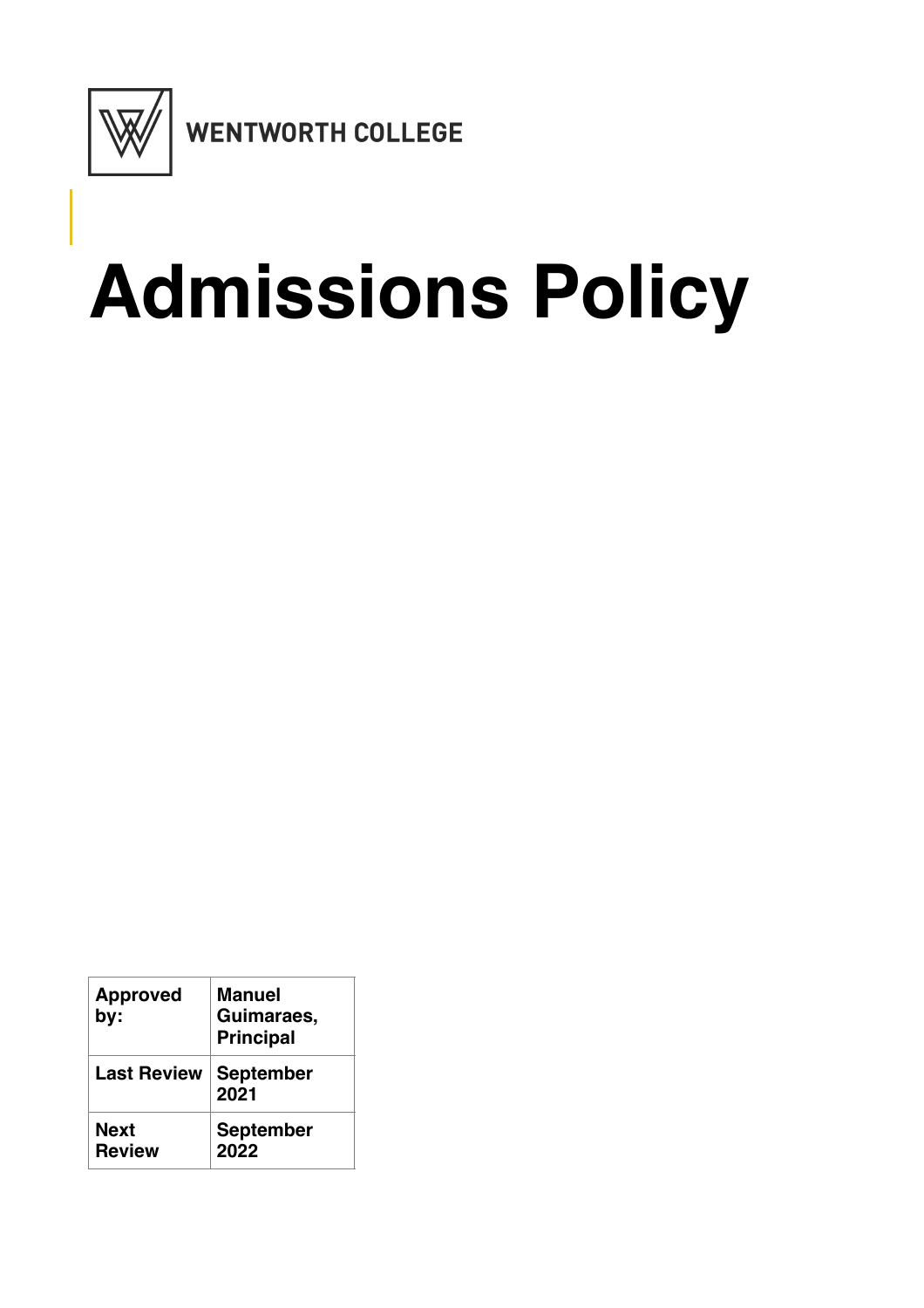# **Admissions Policy**

## **POLICY STATEMENT**

Wentworth College is a non-selective school that welcomes students from diverse backgrounds, religious beliefs and cultural groups. The College aims to provide a supportive, caring atmosphere promoting an effective learning environment. This raises the self-knowledge, self-esteem and selfconfidence of its students and helps them improve their academic performance, gaining confidence in their own ability to succeed and developing a positive attitude towards learning.

#### **Equality**

The College maintains that the human rights and civil liberties of all students must be respected, irrespective of race, religion, ethnicity or sexual orientation.

We expect all students to show tolerance and understanding of each other, accepting that their own rights and beliefs must be viewed in balance with the rights and beliefs of others, and in accordance with the ethos, rules and regulations of the College as a whole.

#### **Disabilities and Special Educational Needs**

Wentworth College has limited facilities for the disabled but will do all that is reasonable to comply with its legal and moral responsibilities under the *Special Educational Needs and Disability Act 2001.* The College is aware of its duty to treat all students equally and will not treat a disabled student (or prospective student) less favourably, without justification, for any reason which relates to their disability.

We are committed to making reasonable adjustments to our admission arrangements in relation to education and other provisions to ensure that disabled pupils (as defined in Section 6 of the Equality Act 2010) are not placed at a significant disadvantage compared with non-disabled pupils.

Parent/guardians of children with disabilities are requested to notify the College of the disabilities at the point of interview and will be requested to provide copies of any Medical report/certificate, Educational Psychologist's report or Statement of Educational Needs (if applicable) on enrolment. This information is of great value, as it will enable the school to liaise with parents and/or previous schools to establish what reasonable adjustments can be made at Wentworth College to support the child's future education.

### **ACTION PLAN**

- 1) Wentworth College will carry out a review of the schools' current maintenance and refurbishment works, to take into account the needs of disabled students.
- 2) To continually review our admissions literature, policy, examinations and procedures to ensure that disabled pupils are treated in a fair and equal way.

#### **PROCEDURE FOR ADMISSION**

All prospective students will be invited to attend a general interview at the College. We are looking for students who are willing to show commitment towards their studies, who will respond to the positive teaching methods of the College and who are willing to contribute the College community as a whole.

We will ask to see previous reports and/or result slips from public examinations already taken. A prospective student will be invited to spend two or three days at the college, attending classes and